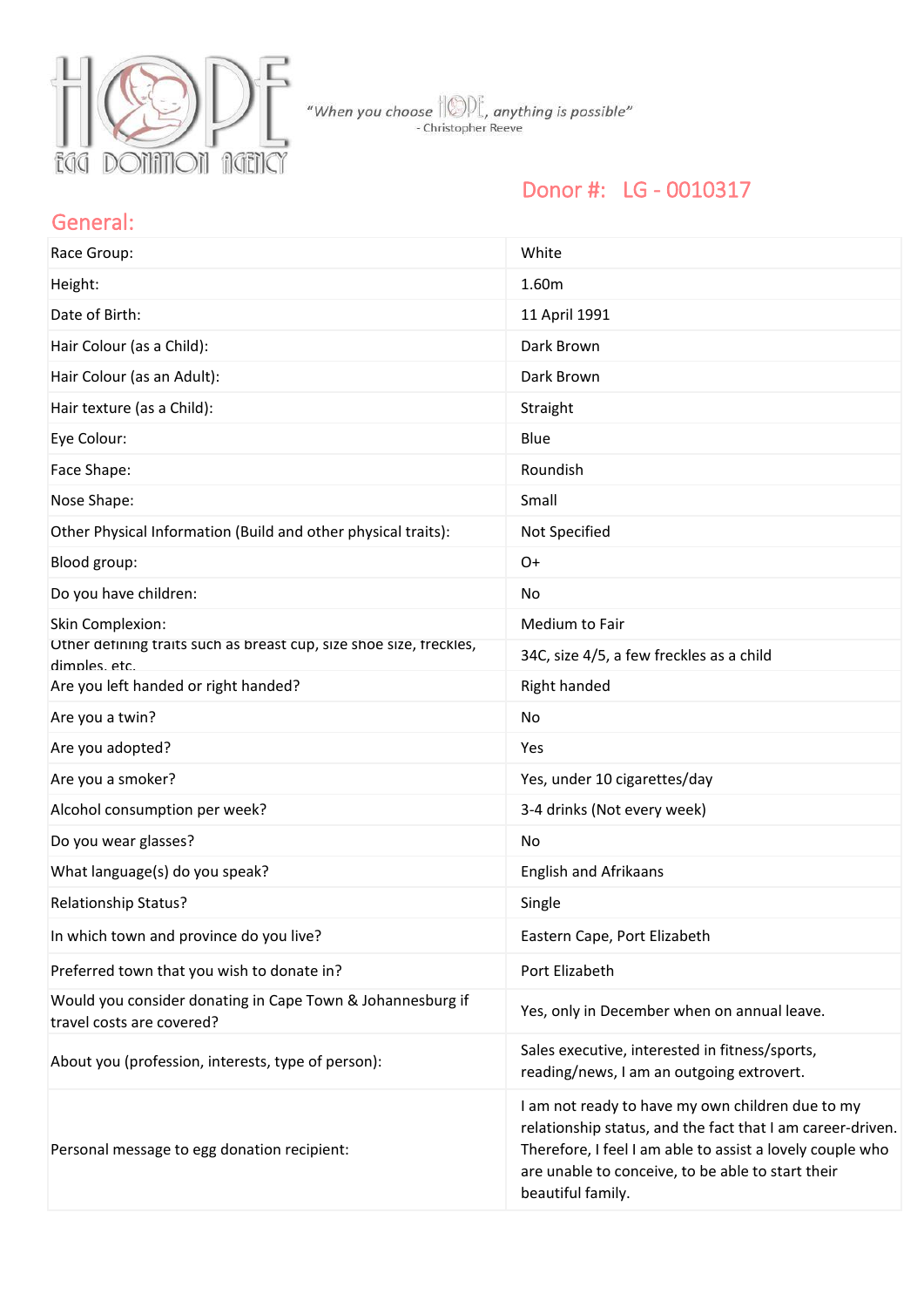# Professional and Academic Info:

| Highest grade achieved at school?                  | Matric                                  |
|----------------------------------------------------|-----------------------------------------|
| Do you have Post Matric qualifications?            | Yes                                     |
| What is the name of any course / degree completed? | National diploma - Logistics Management |

# Behavioural Traits:

| What is most important in life to you?                | My family (Parents & siblings)  |
|-------------------------------------------------------|---------------------------------|
| What are your views on religion and spirituality?     | I am a Christian                |
| Are you more introverted or extroverted?              | Extrovert                       |
| Would you prefer to read the book or watch the movie? | Read a book                     |
| Are you musical or played any musical instruments?    | No.                             |
| Do you prefer indoors or outdoors?                    | Both. 50/50, weather depending. |
| Are you more creative or analytical?                  | Analytical                      |
| Have you donated eggs before?                         | No.                             |

# Medical History:

| Any physical handicaps or deformities?                                                                                                                                                                                                     | <b>No</b> |
|--------------------------------------------------------------------------------------------------------------------------------------------------------------------------------------------------------------------------------------------|-----------|
| Do you have a history of Asthma?                                                                                                                                                                                                           | No        |
| Please indicate if you have any allergies?                                                                                                                                                                                                 | <b>No</b> |
| Have you or your family members had any skin disorders, albinism,<br>ectodermal dysplasia, eczema, acne, etc:                                                                                                                              | No        |
| Have you or your family members had any cancer?                                                                                                                                                                                            | <b>No</b> |
| Have you or your family members had any heart problems?                                                                                                                                                                                    | No        |
| Have you or your family members ever suffered from/ currently<br>have any health concerns/diseases including but not limited to<br>diabetes, cholesterol, blood pressure, thyroid haemophilia, blood<br>clotting, paralysis and porphyria? | <b>No</b> |
| Have you or your family members had any mental or psychological<br>diseases/ learning disorders including but not limited to genetic<br>depression, bi polar, psychiatric illness etc. Please elaborate and<br>indicate if genetic:        | <b>No</b> |
| Do you or your family members have any genetic diseases or are<br>you or your family member a carrier of any genetic concerns<br>including but not limited to thalassemia, cystic fibrosis and sickle<br>cell?                             | No        |
| Please indicate if any twins in your family?                                                                                                                                                                                               | Unsure    |
| Are there any fertility problems in your family?                                                                                                                                                                                           | No        |
| Does anyone if your family suffer from Alcoholism or Substance<br>Abuse?                                                                                                                                                                   | No        |